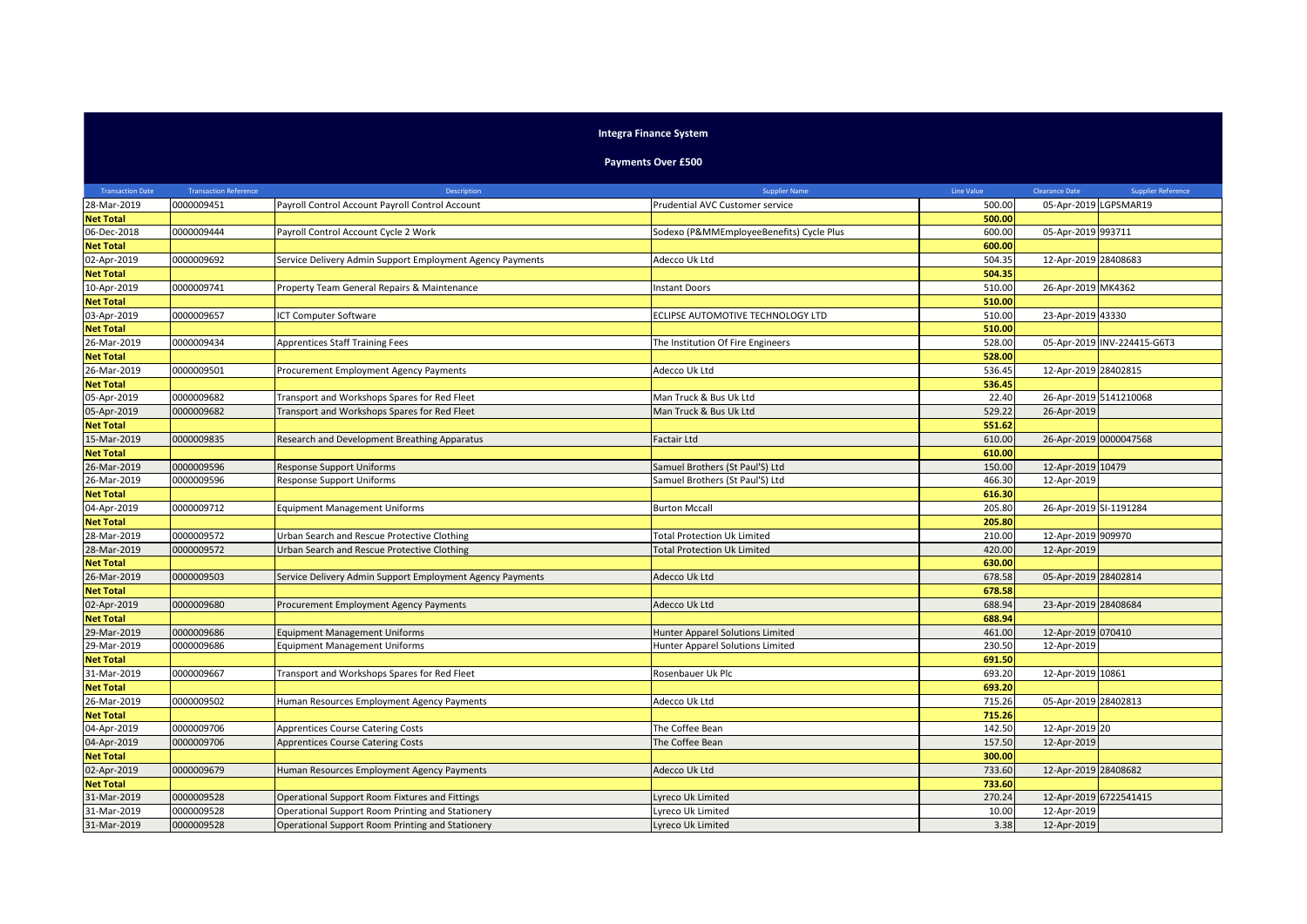| 31-Mar-2019                | 0000009528               | Operational Support Room Printing and Stationery           | Lyreco Uk Limited                                | 219.48           | 12-Apr-2019                                 |
|----------------------------|--------------------------|------------------------------------------------------------|--------------------------------------------------|------------------|---------------------------------------------|
| 31-Mar-2019                | 0000009528               | Operational Support Room Printing and Stationery           | Lyreco Uk Limited                                | 13.70            | 12-Apr-2019                                 |
| 31-Mar-2019                | 0000009528               | Operational Support Room Fixtures and Fittings             | Lyreco Uk Limited                                | 199.68           | 12-Apr-2019                                 |
| <b>Net Total</b>           |                          |                                                            |                                                  | 716.48           |                                             |
| 27-Mar-2019                | 0000009497               | Staff Development Subs Professional/Nat Bodies             | Kent Fire & Rescue Service                       | 785.75           | 12-Apr-2019 205222                          |
| <b>Net Total</b>           |                          |                                                            |                                                  | 785.75           |                                             |
| 19-Apr-2019                | 0000009820               | Reception Administration General Postage                   | Royal Mail Group Ltd                             | 787.00           | 26-Apr-2019 1802128907                      |
| <b>Net Total</b>           |                          |                                                            |                                                  | 787.00           |                                             |
| 28-Mar-2019                | 0000009515               | Driving School Consultancy Fees                            | Oxfordshire County Council                       | 255.59           | 12-Apr-2019 3920305415                      |
| 28-Mar-2019                | 0000009515               | Driving School Consultancy Fees                            | Oxfordshire County Council                       | 540.00           | 12-Apr-2019                                 |
| <b>Net Total</b>           |                          |                                                            |                                                  | 795.59           |                                             |
| 26-Mar-2019                | 0000009424               | Admin Buildings - HQ Plan Preventative Maintenance         | P French                                         | 80.00            | 05-Apr-2019 02484                           |
| 26-Mar-2019                | 0000009424               | Newport Pagnell Fire Station Plan Preventative Maintenance | P French                                         | 30.00            | 05-Apr-2019                                 |
| 26-Mar-2019                | 0000009424               | Beaconsfield Fire Station Plan Preventative Maintenance    | P French                                         | 35.00            | 05-Apr-2019                                 |
| 26-Mar-2019                | 0000009424               | Haddenham Fire Station Plan Preventative Maintenance       | P French                                         | 52.00            | 05-Apr-2019                                 |
| 26-Mar-2019                | 0000009424               | Waddesdon Fire Station Plan Preventative Maintenance       | P French                                         | 15.00            | 05-Apr-2019                                 |
| 26-Mar-2019                | 0000009424               | Brill Fire Station Plan Preventative Maintenance           | P French                                         | 15.00            | 05-Apr-2019                                 |
| 26-Mar-2019                | 0000009424               | MK West Fire Station Plan Preventative Maintenance         | P French                                         | 80.00            | 05-Apr-2019                                 |
| 26-Mar-2019                | 0000009424               | Great Missenden Fire Station Plan Preventative Maintenance | P French                                         | 23.00            | 05-Apr-2019                                 |
| 26-Mar-2019                | 0000009424               | Winslow Fire Station Plan Preventative Maintenance         | P French                                         | 20.00            | 05-Apr-2019                                 |
| 26-Mar-2019                | 0000009424               | Stokenchurch Fire Station Plan Preventative Maintenance    | P French                                         | 20.00            | 05-Apr-2019                                 |
| 26-Mar-2019                | 0000009424               | Marlow Fire Station Plan Preventative Maintenance          | P French                                         | 52.00            | 05-Apr-2019                                 |
| 26-Mar-2019                | 0000009424               | Amersham Fire Station Plan Preventative Maintenance        | P French                                         | 23.00            | 05-Apr-2019                                 |
| 26-Mar-2019                | 0000009424               | Princes Risborough Station Plan Preventative Maintenance   | P French                                         | 20.00            | 05-Apr-2019                                 |
| 26-Mar-2019                | 0000009424               | Gerrards Cross Fire Station Plan Preventative Maintenance  | P French                                         | 23.00            | 05-Apr-2019                                 |
| 26-Mar-2019                | 0000009424               | MK West Fire Station Plan Preventative Maintenance         | P French                                         | 85.00            | 05-Apr-2019                                 |
| 26-Mar-2019                | 0000009424               | Chesham Fire Station Plan Preventative Maintenance         | P French                                         | 25.00            | 05-Apr-2019                                 |
| 26-Mar-2019                | 0000009424               | Broughton Fire Station Plan Preventative Maintenance       | P French                                         | 52.00            | 05-Apr-2019                                 |
| 26-Mar-2019                | 0000009424               | High Wycombe Fire Station Plan Preventative Maintenance    | P French                                         | 80.00            | 05-Apr-2019                                 |
| 26-Mar-2019                | 0000009424               | Admin Buildings - Unit 7 Plan Preventative Maintenance     | P French                                         | 25.00            | 05-Apr-2019                                 |
| 26-Mar-2019                | 0000009424               | Olney Fire Station Plan Preventative Maintenance           | P French                                         | 20.00            | 05-Apr-2019                                 |
| 26-Mar-2019                | 0000009424               | Buckingham Fire Station Plan Preventative Maintenance      | P French                                         | 25.00            | 05-Apr-2019                                 |
| <b>Net Total</b>           |                          |                                                            |                                                  | 800.00           |                                             |
| 28-Mar-2019                | 0000009652               | <b>Protection Legal Expenses</b>                           | London Fire & Emergency Pa                       | 810.00           | 12-Apr-2019 IN048833                        |
| <b>Net Total</b>           |                          |                                                            |                                                  | 810.00           |                                             |
| 28-Mar-2019                | 0000009698               | <b>Protection Legal Expenses</b>                           | London Fire & Emergency Pa                       | 810.00           | 12-Apr-2019 IN048832                        |
| <b>Net Total</b>           |                          |                                                            |                                                  | 810.00           |                                             |
| 30-Mar-2019                | 0000009588               | Property Team General Repairs & Maintenance                | Lines and Signs Ltd                              | 850.00           | 12-Apr-2019 117680                          |
| <b>Net Total</b>           |                          |                                                            |                                                  | 850.00           |                                             |
| 22-Mar-2019                | 0000009408               | Property Team Plan Preventative Maintenance                | T Clarke Contracting Ltd                         | 574.50           | 05-Apr-2019 FM-025683                       |
| 22-Mar-2019                | 0000009408               | Property Team Plan Preventative Maintenance                | Clarke Contracting Ltd                           | 282.82           | 05-Apr-2019                                 |
| <b>Net Total</b>           |                          |                                                            |                                                  | 857.32           |                                             |
| 14-Mar-2019                | 0000009305               | Human Resources Recruitment Expenses                       | <b>SHL Group Ltd</b>                             | 13.50            | 05-Apr-2019 SL/321447                       |
| 14-Mar-2019                | 0000009305               | Human Resources Recruitment Expenses                       | <b>SHL Group Ltd</b>                             | 765.00           | 05-Apr-2019                                 |
| 14-Mar-2019                | 0000009305               | Human Resources Recruitment Expenses                       | SHL Group Ltd                                    | 89.50            | 05-Apr-2019                                 |
| <b>Net Total</b>           |                          |                                                            |                                                  | 868.00           |                                             |
| 05-Apr-2019                | 0000009736               | Marlow Fire Station Electricity                            | <b>Scottish Power</b>                            | 873.59           | 23-Apr-2019 106168217                       |
| <b>Net Total</b>           |                          |                                                            |                                                  | 873.59           |                                             |
| 08-Mar-2019                | 0000009507               | Human Resources Subs Professional/Nat Bodies               | Asian Fire Service Association                   | 900.00<br>900.00 | 05-Apr-2019 CM2019/20-3                     |
| <b>Net Total</b>           |                          |                                                            |                                                  | 699.21           |                                             |
| 28-Jan-2019<br>28-Jan-2019 | 0000009382<br>0000009382 | Capital Purchase<br>Capital Purchase                       | Chameleon Codewing Ltd<br>Chameleon Codewing Ltd | 210.00           | 05-Apr-2019 SAJ/2019/1130331<br>05-Apr-2019 |
| <b>Net Total</b>           |                          |                                                            |                                                  | 909.21           |                                             |
| 18-Mar-2019                | 0000009373               |                                                            | <b>Tencer Limited</b>                            | 612.82           |                                             |
|                            |                          | Admin Buildings - Marlow Plan Preventative Maintenance     |                                                  |                  | 12-Apr-2019 113490                          |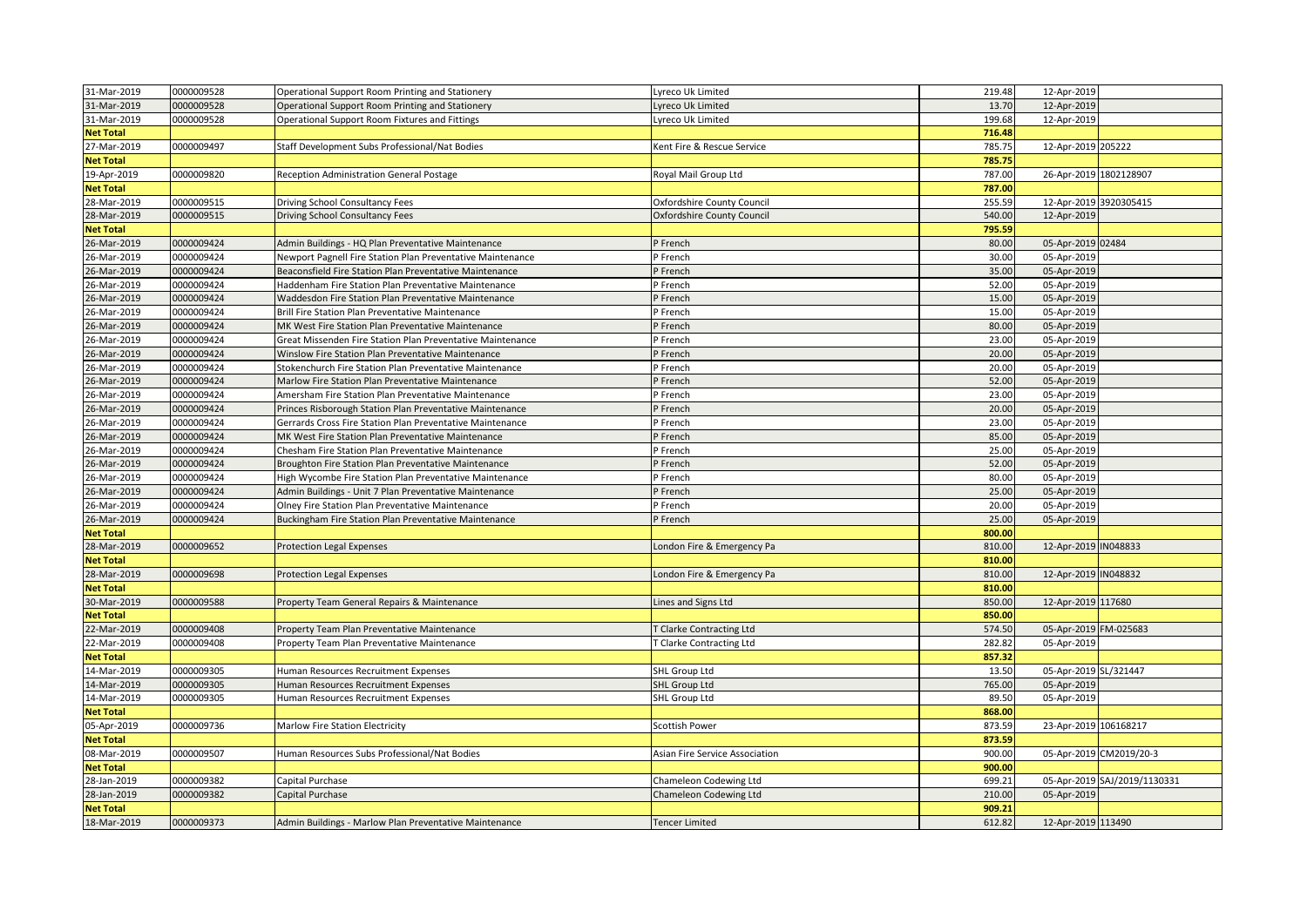| 18-Mar-2019      | 0000009373 | Admin Buildings - Unit 7 Plan Preventative Maintenance     | <b>Tencer Limited</b>            | 302.50   | 12-Apr-2019            |                         |
|------------------|------------|------------------------------------------------------------|----------------------------------|----------|------------------------|-------------------------|
| <b>Net Total</b> |            |                                                            |                                  | 915.32   |                        |                         |
| 18-Mar-2019      | 0000009423 | Human Resources Legal Expenses                             | Local Government Association     | 976.17   | 05-Apr-2019 40162307   |                         |
| <b>Net Total</b> |            |                                                            |                                  | 976.17   |                        |                         |
| 22-Mar-2019      | 0000009393 | Property Team General Repairs & Maintenance                | <b>Tencer Limited</b>            | 976.78   | 05-Apr-2019 113596     |                         |
| <b>Net Total</b> |            |                                                            |                                  | 976.78   |                        |                         |
| 19-Mar-2019      | 0000009347 | Transport and Workshops Plan Preventative Maintenance      | Intergrated Water Services Ltd   | 21.83    |                        | 05-Apr-2019 CD200125632 |
| 19-Mar-2019      | 0000009347 | Gerrards Cross Fire Station Plan Preventative Maintenance  | Intergrated Water Services Ltd   | 96.22    | 05-Apr-2019            |                         |
| 19-Mar-2019      | 0000009347 | Great Missenden Fire Station Plan Preventative Maintenance | Intergrated Water Services Ltd   | 22.90    | 05-Apr-2019            |                         |
| 19-Mar-2019      | 0000009347 | Winslow Fire Station Plan Preventative Maintenance         | Intergrated Water Services Ltd   | 32.01    | 05-Apr-2019            |                         |
| 19-Mar-2019      | 0000009347 | Chesham Fire Station Plan Preventative Maintenance         | Intergrated Water Services Ltd   | 33.58    | 05-Apr-2019            |                         |
| 19-Mar-2019      | 0000009347 | Admin Buildings - HQ Plan Preventative Maintenance         | Intergrated Water Services Ltd   | 111.47   | 05-Apr-2019            |                         |
| 19-Mar-2019      | 0000009347 | Newport Pagnell Fire Station Plan Preventative Maintenance | Intergrated Water Services Ltd   | 33.58    | 05-Apr-2019            |                         |
| 19-Mar-2019      | 0000009347 | MK West Fire Station Plan Preventative Maintenance         | Intergrated Water Services Ltd   | 105.62   | 05-Apr-2019            |                         |
| 19-Mar-2019      | 0000009347 | Amersham Fire Station Plan Preventative Maintenance        | Intergrated Water Services Ltd   | 28.15    | 05-Apr-2019            |                         |
| 19-Mar-2019      | 0000009347 | Marlow Fire Station Plan Preventative Maintenance          | Intergrated Water Services Ltd   | 43.65    | 05-Apr-2019            |                         |
| 19-Mar-2019      | 0000009347 | Broughton Fire Station Plan Preventative Maintenance       | Intergrated Water Services Ltd   | 98.28    | 05-Apr-2019            |                         |
| 19-Mar-2019      | 0000009347 | Princes Risborough Station Plan Preventative Maintenance   | Intergrated Water Services Ltd   | 32.01    | 05-Apr-2019            |                         |
| 19-Mar-2019      | 0000009347 | Waddesdon Fire Station Plan Preventative Maintenance       | Intergrated Water Services Ltd   | 22.90    | 05-Apr-2019            |                         |
| 19-Mar-2019      | 0000009347 | Buckingham Fire Station Plan Preventative Maintenance      | Intergrated Water Services Ltd   | 93.58    | 05-Apr-2019            |                         |
| 19-Mar-2019      | 0000009347 | Olney Fire Station Plan Preventative Maintenance           | Intergrated Water Services Ltd   | 24.47    | 05-Apr-2019            |                         |
| 19-Mar-2019      | 0000009347 | Admin Buildings - Unit 7 Plan Preventative Maintenance     | Intergrated Water Services Ltd   | 23.40    | 05-Apr-2019            |                         |
| 19-Mar-2019      | 0000009347 | Brill Fire Station Plan Preventative Maintenance           | Intergrated Water Services Ltd   | 32.01    | 05-Apr-2019            |                         |
| 19-Mar-2019      | 0000009347 | Beaconsfield Fire Station Plan Preventative Maintenance    | Intergrated Water Services Ltd   | 35.15    | 05-Apr-2019            |                         |
| 19-Mar-2019      | 0000009347 | MK West Fire Station Plan Preventative Maintenance         | Intergrated Water Services Ltd   | 38.28    | 05-Apr-2019            |                         |
| 19-Mar-2019      | 0000009347 | High Wycombe Fire Station Plan Preventative Maintenance    | Intergrated Water Services Ltd   | 53.16    | 05-Apr-2019            |                         |
| <b>Net Total</b> |            |                                                            |                                  | 982.25   |                        |                         |
| 19-Mar-2019      | 0000009711 | Human Resources Courses And Conference Fees                | Aylesbury Vale District Council  | 278.60   | 12-Apr-2019 382553     |                         |
| 19-Mar-2019      | 0000009711 | Human Resources Courses And Conference Fees                | Aylesbury Vale District Council  | 236.25   | 12-Apr-2019            |                         |
| 19-Mar-2019      | 0000009711 | Human Resources Courses And Conference Fees                | Aylesbury Vale District Council  | 477.00   | 12-Apr-2019            |                         |
| <b>Net Total</b> |            |                                                            |                                  | 991.85   |                        |                         |
| 26-Mar-2019      | 0000009689 | ICT Computer Software                                      | Capita Integrated                | 1,000.00 | 12-Apr-2019 6060036857 |                         |
| <b>Net Total</b> |            |                                                            |                                  | 1,000.00 |                        |                         |
| 31-Mar-2019      | 0000009674 | Capital Purchase                                           | Asbri Planning Ltd               | 254.00   | 26-Apr-2019 132188     |                         |
| 31-Mar-2019      | 0000009674 | Capital Purchase                                           | Asbri Planning Ltd               | 1,010.00 | 26-Apr-2019            |                         |
| <b>Net Total</b> |            |                                                            |                                  | 1,264.00 |                        |                         |
| 27-Mar-2019      | 0000009462 | Finance Employment Agency Payments                         | Hays Specialist Recruitment Ltd  | 1,014.40 | 05-Apr-2019 1009528153 |                         |
| <b>Net Total</b> |            |                                                            |                                  | 1,014.40 |                        |                         |
| 20-Mar-2019      | 0000009420 | <b>Equipment Management Uniforms</b>                       | Hunter Apparel Solutions Limited | 408.90   | 05-Apr-2019 070357     |                         |
| 20-Mar-2019      | 0000009420 | <b>Equipment Management Uniforms</b>                       | Hunter Apparel Solutions Limited | 681.50   | 05-Apr-2019            |                         |
| <b>Net Total</b> |            |                                                            |                                  | 1,090.40 |                        |                         |
| 18-Mar-2019      | 0000009406 | Human Resources Consultancy Fees                           | Korn Ferry                       | 1,110.00 | 05-Apr-2019 1195037105 |                         |
| <b>Net Total</b> |            |                                                            |                                  | 1,110.00 |                        |                         |
| 26-Mar-2019      | 0000009474 | Capital Purchase                                           | <b>Electrical Services Hbb</b>   | 1,140.00 | 12-Apr-2019 1631       |                         |
| <b>Net Total</b> |            |                                                            |                                  | 1,140.00 |                        |                         |
| 10-Apr-2019      | 0000009750 | Staff Development Staff Training Fees                      | The Fire Service College Limited | 1,170.00 | 23-Apr-2019 815924     |                         |
| <b>Net Total</b> |            |                                                            |                                  | 1,170.00 |                        |                         |
| 25-Mar-2019      | 0000009695 | Property Team Legal Expenses                               | Bevan Britten                    | 1,198.96 | 23-Apr-2019 10048781   |                         |
| <b>Net Total</b> |            |                                                            |                                  | 1,198.96 |                        |                         |
| 10-Apr-2019      | 0000009742 | Property Team General Repairs & Maintenance                | <b>Instant Doors</b>             | 1,235.00 | 26-Apr-2019 MK4360     |                         |
| <b>Net Total</b> |            |                                                            |                                  | 1,235.00 |                        |                         |
| 28-Mar-2019      | 0000009516 | Driving School Consultancy Fees                            | Oxfordshire County Council       | 156.75   | 12-Apr-2019 3920305414 |                         |
| 28-Mar-2019      | 0000009516 | Driving School Consultancy Fees                            | Oxfordshire County Council       | 600.00   | 12-Apr-2019            |                         |
| 28-Mar-2019      | 0000009516 | Driving School Consultancy Fees                            | Oxfordshire County Council       | 10.99    | 12-Apr-2019            |                         |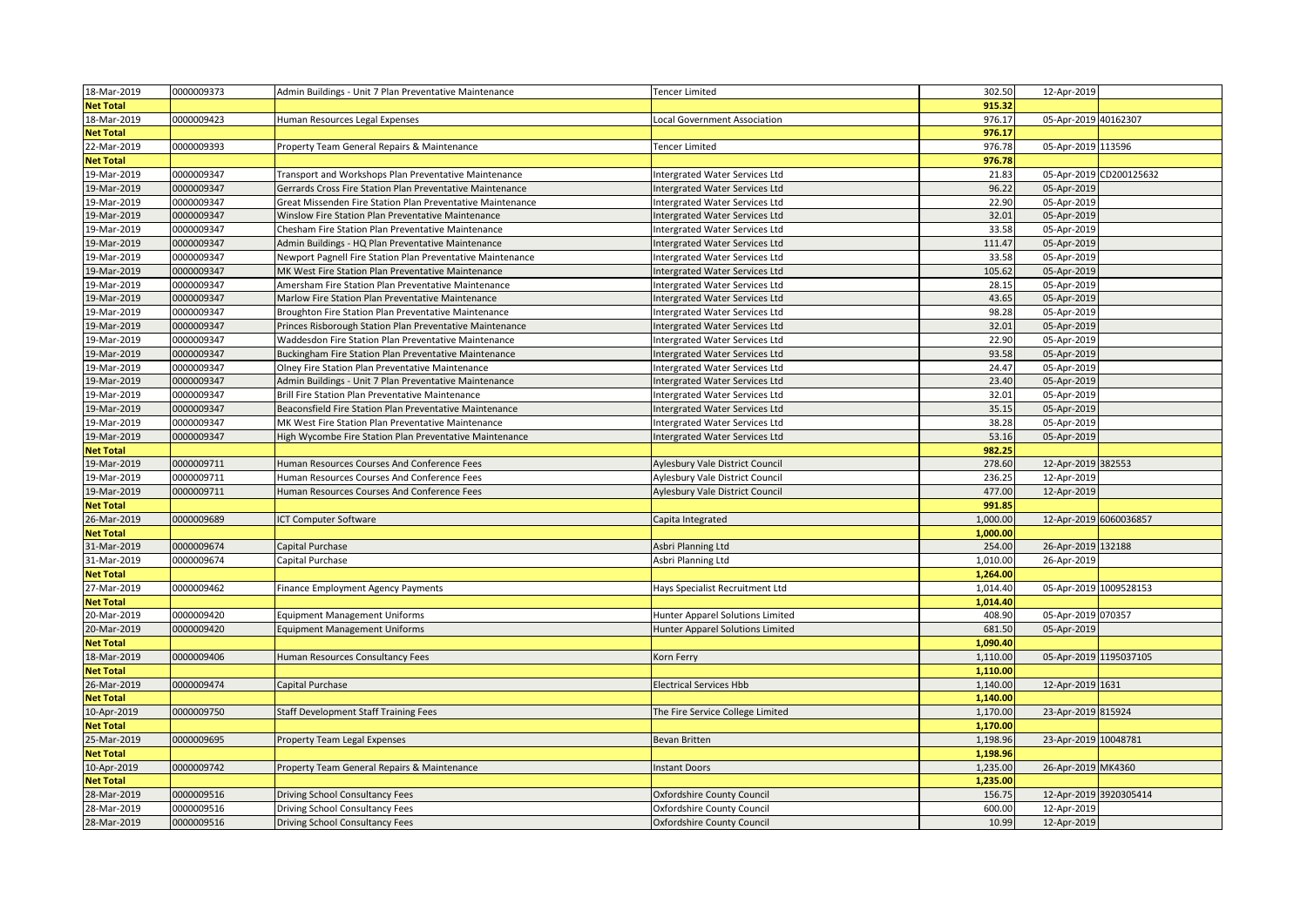| 28-Mar-2019      | 0000009516 | Driving School Consultancy Fees                | Oxfordshire County Council            | 65.00    | 12-Apr-2019            |                         |
|------------------|------------|------------------------------------------------|---------------------------------------|----------|------------------------|-------------------------|
| 28-Mar-2019      | 0000009516 | Driving School Consultancy Fees                | Oxfordshire County Council            | 24.00    | 12-Apr-2019            |                         |
| 28-Mar-2019      | 0000009516 | Driving School Consultancy Fees                | Oxfordshire County Council            | 400.00   | 12-Apr-2019            |                         |
| <b>Net Total</b> |            |                                                |                                       | 1,256.74 |                        |                         |
| 31-Mar-2019      | 0000009752 | Staff Development Staff Training Fees          | Social Care Institute for excellence  | 1,270.00 | 23-Apr-2019 INV001281  |                         |
| <b>Net Total</b> |            |                                                |                                       | 1,270.00 |                        |                         |
| 04-Apr-2019      | 0000009675 | Equipment Management Operational Equipment     | Max Fire Services LTD                 | 1,271.70 | 23-Apr-2019 M1014      |                         |
| <b>Net Total</b> |            |                                                |                                       | 1,271.70 |                        |                         |
| 14-Mar-2019      | 0000009499 | Staff Development Staff Training Fees          | Holiday Inn Aylesbury                 | 1,439.67 | 05-Apr-2019 87533      |                         |
| <b>Net Total</b> |            |                                                |                                       | 1,439.67 |                        |                         |
| 28-Mar-2019      | 0000009509 | Transport and Workshops Tyres & Tubes          | Ats Euromaster Limited                | 1,447.92 |                        | 23-Apr-2019 A2560424908 |
| <b>Net Total</b> |            |                                                |                                       | 1,447.92 |                        |                         |
| 14-Mar-2019      | 0000009542 | <b>Prevention Agency Services</b>              | <b>Buckinghamshire County Council</b> | 1,500.00 | 23-Apr-2019 2203046816 |                         |
| <b>Net Total</b> |            |                                                |                                       | 1,500.00 |                        |                         |
| 15-Mar-2019      | 0000009341 | <b>Prevention Miscellaneous Expenses</b>       | Safety Centre Milton Keynes Ltd       | 1,533.71 | 05-Apr-2019 F/T730     |                         |
| <b>Net Total</b> |            |                                                |                                       | 1,533.71 |                        |                         |
| 28-Mar-2019      | 0000009517 | Urban Search and Rescue Operational Equipment  | Merseyside Fire                       | 1,538.10 | 12-Apr-2019 10021738   |                         |
| <b>Net Total</b> |            |                                                |                                       | 1,538.10 |                        |                         |
| 26-Mar-2019      | 0000009437 | Operational Support Room Furniture             | <b>Burgess Office Equipment Ltd</b>   | 1,587.54 | 23-Apr-2019 136/117170 |                         |
| <b>Net Total</b> |            |                                                |                                       | 1,587.54 |                        |                         |
| 28-Mar-2019      | 0000009514 | Staff Development Staff Training Fees          | Oxfordshire County Council            | 1,600.00 | 12-Apr-2019 3920305416 |                         |
| <b>Net Total</b> |            |                                                |                                       | 1,600.00 |                        |                         |
| 10-Apr-2019      | 0000009734 | Admin Buildings - Unit 7 Electricity           | Scottish Power                        | 1,605.27 | 26-Apr-2019 106167940  |                         |
| <b>Net Total</b> |            |                                                |                                       | 1,605.27 |                        |                         |
| 16-Mar-2019      | 0000009567 | Transport and Workshops Car Leasing            | Lex Autolease Ltd                     | 1,455.43 | 05-Apr-2019 MRI8368567 |                         |
| 16-Mar-2019      | 0000009567 | Transport and Workshops Contracted Maintenance | Lex Autolease Ltd                     | 336.60   | 05-Apr-2019            |                         |
| <b>Net Total</b> |            |                                                |                                       | 1,792.03 |                        |                         |
| 16-Mar-2019      | 0000009569 | Transport and Workshops Contracted Maintenance | Lex Autolease Ltd                     | 336.60   | 05-Apr-2019 MRI8368719 |                         |
| 16-Mar-2019      | 0000009569 | Transport and Workshops Car Leasing            | Lex Autolease Ltd                     | 1,455.43 | 05-Apr-2019            |                         |
| <b>Net Total</b> |            |                                                |                                       | 1,792.03 |                        |                         |
| 20-Mar-2019      | 0000009421 | <b>Equipment Management Uniforms</b>           | Hunter Apparel Solutions Limited      | 249.00   | 05-Apr-2019 070358     |                         |
| 20-Mar-2019      | 0000009421 | <b>Equipment Management Uniforms</b>           | Hunter Apparel Solutions Limited      | 132.80   | 05-Apr-2019            |                         |
| 20-Mar-2019      | 0000009421 | <b>Equipment Management Uniforms</b>           | Hunter Apparel Solutions Limited      | 277.80   | 05-Apr-2019            |                         |
| 20-Mar-2019      | 0000009421 | <b>Equipment Management Uniforms</b>           | Hunter Apparel Solutions Limited      | 416.70   | 05-Apr-2019            |                         |
| <b>Net Total</b> |            |                                                |                                       | 1,076.30 |                        |                         |
| 29-Mar-2019      | 0000009555 | Property Team Cleaning Contract Services       | <b>Ever Brite Cleaning Services</b>   | 1,633.02 | 12-Apr-2019 22008      |                         |
| <b>Net Total</b> |            |                                                |                                       | 1,633.02 |                        |                         |
| 04-Apr-2019      | 0000009688 | Senior Management Team Licences                | The Copyright Licensing Agency        | 1,636.47 | 23-Apr-2019 623191     |                         |
| <b>Net Total</b> |            |                                                |                                       | 1,636.47 |                        |                         |
| 26-Mar-2019      | 0000009511 | Transport and Workshops Tyres & Tubes          | Ats Euromaster Limited                | 1,837.08 |                        | 23-Apr-2019 A2560424872 |
| <b>Net Total</b> |            |                                                |                                       | 1,837.08 |                        |                         |
| 16-Mar-2019      | 0000009568 | Transport and Workshops Contracted Maintenance | Lex Autolease Ltd                     | 319.97   | 05-Apr-2019 MRI8368621 |                         |
| 16-Mar-2019      | 0000009568 | Transport and Workshops Car Leasing            | Lex Autolease Ltd                     | 1,727.22 | 05-Apr-2019            |                         |
| <b>Net Total</b> |            |                                                |                                       | 2,047.19 |                        |                         |
| 22-Mar-2019      | 0000009415 | Equipment Management Operational Equipment     | Max Fire Services LTD                 | 1,950.00 | 05-Apr-2019 M1010      |                         |
| <b>Net Total</b> |            |                                                |                                       | 1,950.00 |                        |                         |
| 11-Apr-2019      | 0000009801 | Property Team Plan Preventative Maintenance    | Calabash Washroom Hygiene Ltd         | 2,000.00 | 26-Apr-2019 19530      |                         |
| <b>Net Total</b> |            |                                                |                                       | 2,000.00 |                        |                         |
| 28-Mar-2019      | 0000009777 | Human Resources Consultancy Fees               | Korn Ferry                            | 2,000.00 | 23-Apr-2019 1195037676 |                         |
| <b>Net Total</b> |            |                                                |                                       | 2,000.00 |                        |                         |
| 27-Mar-2019      | 0000009461 | Capital Purchase                               | Dunwoody LLP                          | 2,000.00 | 12-Apr-2019 003843     |                         |
| <b>Net Total</b> |            |                                                |                                       | 2,000.00 |                        |                         |
| 25-Mar-2019      | 0000009436 | Transport and Workshops Diesel Oil - Gas Oil   | <b>Watson Fuels</b>                   | 2,075.80 | 05-Apr-2019   10900291 |                         |
| <b>Net Total</b> |            |                                                |                                       | 2,075.80 |                        |                         |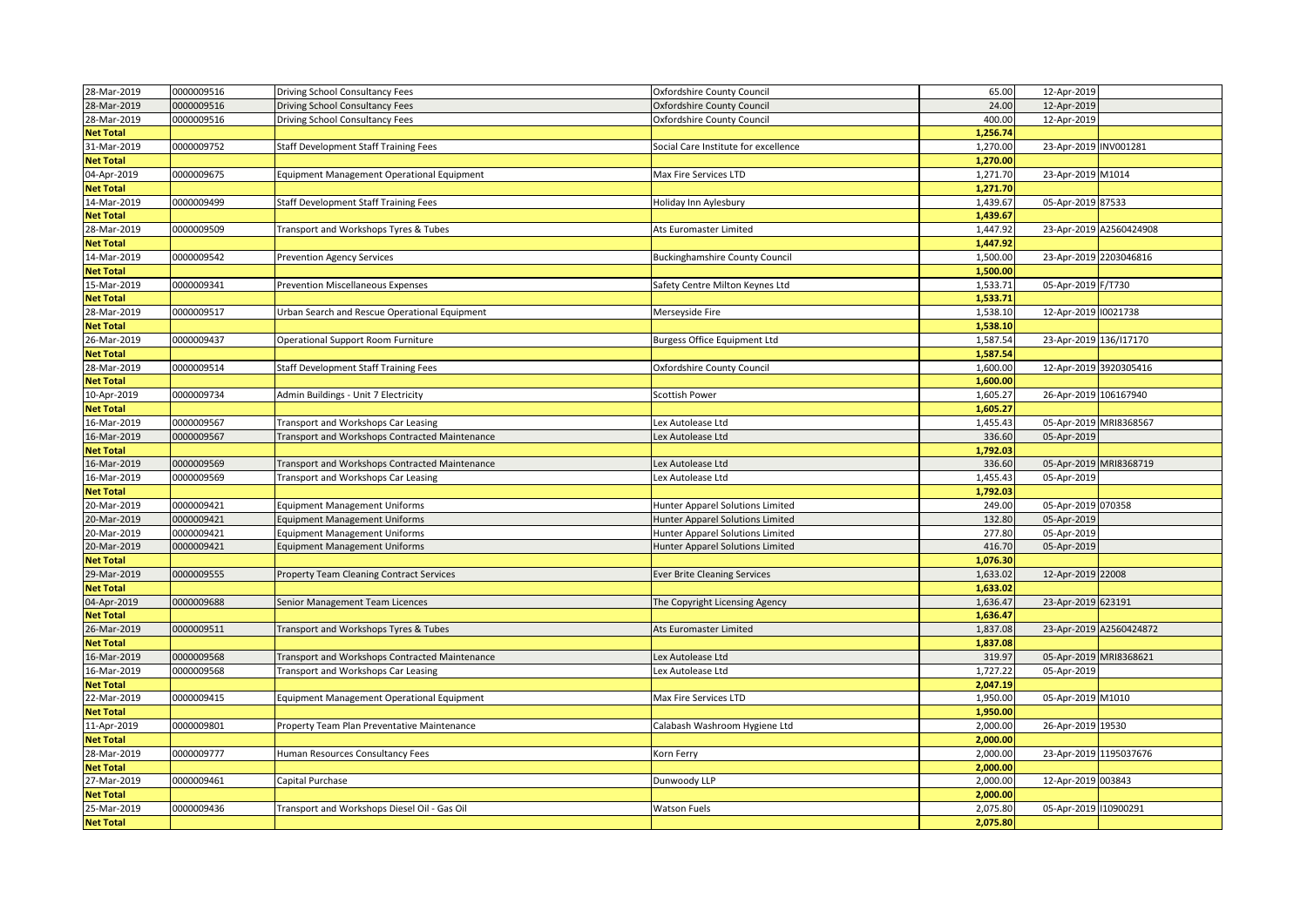| 16-Mar-2019      | 0000009447 | Transport and Workshops Car Leasing             | Lex Autolease Ltd                    | 1,865.03 |                       | 05-Apr-2019 MRI8367797     |
|------------------|------------|-------------------------------------------------|--------------------------------------|----------|-----------------------|----------------------------|
| 16-Mar-2019      | 0000009447 | Transport and Workshops Contracted Maintenance  | Lex Autolease Ltd                    | 434.02   | 05-Apr-2019           |                            |
| <b>Net Total</b> |            |                                                 |                                      | 2,299.05 |                       |                            |
| 03-Apr-2019      | 0000009645 | Research and Development Breathing Apparatus    | Draeger Safety Uk Limited            | 843.00   |                       | 23-Apr-2019 2910162731     |
| 03-Apr-2019      | 0000009645 | Research and Development Breathing Apparatus    | Draeger Safety Uk Limited            | 1,264.50 | 23-Apr-2019           |                            |
| <b>Net Total</b> |            |                                                 |                                      | 2,107.50 |                       |                            |
| 25-Mar-2019      | 0000009459 | Transport and Workshops Diesel Oil - Gas Oil    | <b>Watson Fuels</b>                  | 2,212.35 | 05-Apr-2019 10905968  |                            |
| <b>Net Total</b> |            |                                                 |                                      | 2,212.35 |                       |                            |
| 25-Mar-2019      | 0000009456 | Transport and Workshops Diesel Oil - Gas Oil    | <b>Watson Fuels</b>                  | 2,263.80 | 05-Apr-2019 10905971  |                            |
| <b>Net Total</b> |            |                                                 |                                      | 2,263.80 |                       |                            |
| 25-Mar-2019      | 0000009458 | Transport and Workshops Diesel Oil - Gas Oil    | <b>Watson Fuels</b>                  | 2,469.60 | 05-Apr-2019 10905969  |                            |
| <b>Net Total</b> |            |                                                 |                                      | 2,469.60 |                       |                            |
| 01-Apr-2019      | 0000009518 | Finance Computer Software                       | Public Sector Live Limited           | 2,500.00 | 23-Apr-2019 41894     |                            |
| <b>Net Total</b> |            |                                                 |                                      | 2,500.00 |                       |                            |
| 08-Feb-2019      | 0000008851 | Capital Purchase                                | XMA Ltd                              | 2,511.92 | 23-Apr-2019 KP12076   |                            |
| <b>Net Total</b> |            |                                                 |                                      | 2,511.92 |                       |                            |
| 11-Mar-2019      | 0000009704 | Corporate Planning Consultation with the Public | Opinion Research Services Ltd        | 2,513.15 | 12-Apr-2019 265.18.19 |                            |
|                  |            |                                                 |                                      | 2,513.15 |                       |                            |
| <b>Net Total</b> |            |                                                 |                                      |          |                       |                            |
| 16-Mar-2019      | 0000009445 | Transport and Workshops Contracted Maintenance  | Lex Autolease Ltd                    | 356.64   |                       | 05-Apr-2019 MRI8367600     |
| 16-Mar-2019      | 0000009445 | Transport and Workshops Car Leasing             | ex Autolease Ltd                     | 2,266.92 | 05-Apr-2019           |                            |
| <b>Net Total</b> |            |                                                 |                                      | 2,623.56 |                       |                            |
| 16-Mar-2019      | 0000009446 | Transport and Workshops Contracted Maintenance  | Lex Autolease Ltd                    | 442.07   |                       | 05-Apr-2019 MRI8367899     |
| 16-Mar-2019      | 0000009446 | Transport and Workshops Car Leasing             | Lex Autolease Ltd                    | 2,476.32 | 05-Apr-2019           |                            |
| <b>Net Total</b> |            |                                                 |                                      | 2,918.39 |                       |                            |
| 16-Mar-2019      | 0000009566 | Transport and Workshops Contracted Maintenance  | Lex Autolease Ltd                    | 442.07   |                       | 05-Apr-2019 MRI8368619     |
| 16-Mar-2019      | 0000009566 | Transport and Workshops Car Leasing             | Lex Autolease Ltd                    | 2,476.32 | 05-Apr-2019           |                            |
| <b>Net Total</b> |            |                                                 |                                      | 2,918.39 |                       |                            |
| 28-Mar-2019      | 0000009495 | Property Team Cleaning Contract Services        | Antac Support Service                | 2,666.03 | 12-Apr-2019 56905     |                            |
| <b>Net Total</b> |            |                                                 |                                      | 2,666.03 |                       |                            |
| 25-Mar-2019      | 0000009457 | Transport and Workshops Diesel Oil - Gas Oil    | <b>Watson Fuels</b>                  | 2,675.40 | 05-Apr-2019 10905970  |                            |
| <b>Net Total</b> |            |                                                 |                                      | 2,675.40 |                       |                            |
| 05-Mar-2019      | 0000009432 | Staff Development Staff Training Fees           | <b>Encompass Select Limited</b>      | 600.00   | 05-Apr-2019 1674      |                            |
| 05-Mar-2019      | 0000009432 | Staff Development Staff Training Fees           | <b>Encompass Select Limited</b>      | 2,200.00 | 05-Apr-2019           |                            |
| <b>Net Total</b> |            |                                                 |                                      | 2,800.00 |                       |                            |
| 27-Mar-2019      | 0000009463 | Capital Purchase                                | XMA Ltd                              | 2,806.22 | 12-Apr-2019 KQ32646   |                            |
| <b>Net Total</b> |            |                                                 |                                      | 2,806.22 |                       |                            |
| 25-Mar-2019      | 0000009455 | Transport and Workshops Diesel Oil - Gas Oil    | Watson Fuels                         | 2,828.72 | 05-Apr-2019 10905972  |                            |
| <b>Net Total</b> |            |                                                 |                                      | 2,828.72 |                       |                            |
| 05-Apr-2019      | 0000009683 | Research and Development Operational Equipment  | <b>Sutch Lifting Equipment</b>       | 674.16   | 26-Apr-2019 310076    |                            |
| 05-Apr-2019      | 0000009683 | Research and Development Operational Equipment  | <b>Sutch Lifting Equipment</b>       | 1,678.66 | 26-Apr-2019           |                            |
| 05-Apr-2019      | 0000009683 | Research and Development Operational Equipment  | <b>Sutch Lifting Equipment</b>       | 444.94   | 26-Apr-2019           |                            |
| 05-Apr-2019      | 0000009683 | Research and Development Operational Equipment  | Sutch Lifting Equipment              | 65.00    | 26-Apr-2019           |                            |
| <b>Net Total</b> |            |                                                 |                                      | 2,862.76 |                       |                            |
| 29-Jan-2019      | 0000009795 | Capital Purchase                                | Dunwoody LLP                         | 3,000.00 | 26-Apr-2019 003808    |                            |
| <b>Net Total</b> |            |                                                 |                                      | 3,000.00 |                       |                            |
| 06-Mar-2019      | 0000009794 | Health and Safety Subs Professional/Nat Bodies  | <b>Warwick Int Computing Systems</b> | 3,215.00 | 26-Apr-2019 13531     |                            |
| <b>Net Total</b> |            |                                                 |                                      | 3,215.00 |                       |                            |
| 05-Apr-2019      | 0000009735 | Admin Buildings - HQ Electricity                | <b>Scottish Power</b>                | 3,304.97 | 23-Apr-2019 106168559 |                            |
| <b>Net Total</b> |            |                                                 |                                      | 3,304.97 |                       |                            |
| 01-Apr-2019      | 0000009562 | Comms and Consultation Consultancy Fees         | Meltwater (Uk) Limited               | 3,450.00 |                       | 23-Apr-2019 IN-S104-421112 |
|                  |            |                                                 |                                      | 3,450.00 |                       |                            |
| <b>Net Total</b> | 0000009584 |                                                 |                                      | 3,500.00 | 05-Apr-2019 180017-01 |                            |
| 05-Sep-2018      |            | Admin Buildings - Aerial Sites Consultancy Fees | <b>Total Design Centre Ltd</b>       |          |                       |                            |
| <b>Net Total</b> |            |                                                 |                                      | 3,500.00 |                       |                            |
| 02-Apr-2019      | 0000009585 | Admin Buildings - Aerial Sites Consultancy Fees | <b>Total Design Centre Ltd</b>       | 3,500.00 | 23-Apr-2019 180007-01 |                            |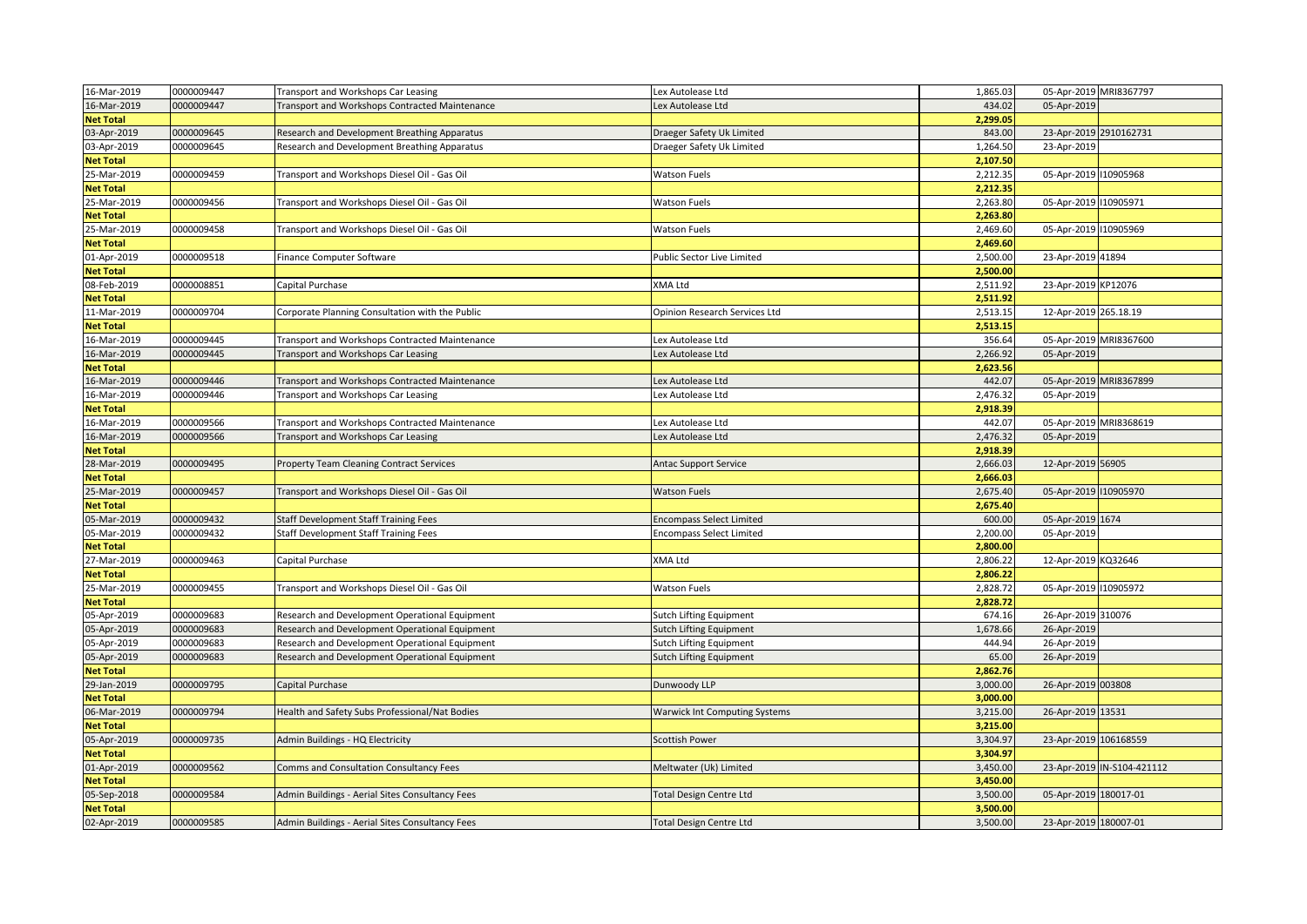| <b>Net Total</b> |            |                                                            |                                | 3,500.00 |                        |                         |
|------------------|------------|------------------------------------------------------------|--------------------------------|----------|------------------------|-------------------------|
| 22-Mar-2019      | 0000009412 | Equipment Management Operational Equipment                 | Max Fire Services LTD          | 3,550.00 | 05-Apr-2019 M1011      |                         |
| <b>Net Total</b> |            |                                                            |                                | 3,550.00 |                        |                         |
| 29-Mar-2019      | 0000009713 | Thames Valley Collaboration Agency Services                | Royal Berkshire Fire Authority | 3,792.72 | 23-Apr-2019 OP/1000702 |                         |
| <b>Net Total</b> |            |                                                            |                                | 3,792.72 |                        |                         |
| 31-Mar-2019      | 0000009644 | Human Resources Occupational Health Nurse Sess             | M.K. Occupational Health       | 4,241.66 | 12-Apr-2019 90225A     |                         |
| <b>Net Total</b> |            |                                                            |                                | 4,241.66 |                        |                         |
| 16-Mar-2019      | 0000009374 | Admin Buildings - Haddenham Plan Preventative Maintenance  | <b>Tencer Limited</b>          | 220.00   | 12-Apr-2019 113386     |                         |
| 16-Mar-2019      | 0000009374 | Newport Pagnell Fire Station Plan Preventative Maintenance | <b>Tencer Limited</b>          | 160.00   | 12-Apr-2019            |                         |
| 16-Mar-2019      | 0000009374 | Brill Fire Station Plan Preventative Maintenance           | <b>Tencer Limited</b>          | 70.00    | 12-Apr-2019            |                         |
| 16-Mar-2019      | 0000009374 | High Wycombe Fire Station Plan Preventative Maintenance    | Tencer Limited                 | 200.00   | 12-Apr-2019            |                         |
| 16-Mar-2019      | 0000009374 | Gerrards Cross Fire Station Plan Preventative Maintenance  | Tencer Limited                 | 320.00   | 12-Apr-2019            |                         |
| 16-Mar-2019      | 0000009374 | MK West Fire Station Plan Preventative Maintenance         | Tencer Limited                 | 200.00   | 12-Apr-2019            |                         |
| 16-Mar-2019      | 0000009374 | Olney Fire Station Plan Preventative Maintenance           | <b>Tencer Limited</b>          | 270.00   | 12-Apr-2019            |                         |
| 16-Mar-2019      | 0000009374 | Princes Risborough Station Plan Preventative Maintenance   | Tencer Limited                 | 80.00    | 12-Apr-2019            |                         |
| 16-Mar-2019      | 0000009374 | Beaconsfield Fire Station Plan Preventative Maintenance    | <b>Tencer Limited</b>          | 300.00   | 12-Apr-2019            |                         |
| 16-Mar-2019      | 0000009374 | Broughton Fire Station Plan Preventative Maintenance       | Tencer Limited                 | 380.00   | 12-Apr-2019            |                         |
| 16-Mar-2019      | 0000009374 | Stokenchurch Fire Station Plan Preventative Maintenance    | <b>Tencer Limited</b>          | 100.00   | 12-Apr-2019            |                         |
| 16-Mar-2019      | 0000009374 | Great Missenden Fire Station Plan Preventative Maintenance | <b>Tencer Limited</b>          | 70.00    | 12-Apr-2019            |                         |
| 16-Mar-2019      | 0000009374 | Admin Buildings - HQ Plan Preventative Maintenance         | <b>Tencer Limited</b>          | 660.00   | 12-Apr-2019            |                         |
| 16-Mar-2019      | 0000009374 | Admin Buildings - Marlow Plan Preventative Maintenance     | Tencer Limited                 | 360.00   | 12-Apr-2019            |                         |
| 16-Mar-2019      | 0000009374 | Chesham Fire Station Plan Preventative Maintenance         | <b>Tencer Limited</b>          | 220.00   | 12-Apr-2019            |                         |
| 16-Mar-2019      | 0000009374 | Winslow Fire Station Plan Preventative Maintenance         | <b>Tencer Limited</b>          | 70.00    | 12-Apr-2019            |                         |
| 16-Mar-2019      | 0000009374 | MK West Fire Station Plan Preventative Maintenance         | Tencer Limited                 | 380.00   | 12-Apr-2019            |                         |
| 16-Mar-2019      | 0000009374 | Amersham Fire Station Plan Preventative Maintenance        | <b>Tencer Limited</b>          | 320.00   | 12-Apr-2019            |                         |
| 16-Mar-2019      | 0000009374 | Buckingham Fire Station Plan Preventative Maintenance      | <b>Tencer Limited</b>          | 100.00   | 12-Apr-2019            |                         |
| <b>Net Total</b> |            |                                                            |                                | 4,480.00 |                        |                         |
| 28-Mar-2019      | 0000009699 | <b>Protection Legal Expenses</b>                           | London Fire & Emergency Pa     | 4,575.00 | 23-Apr-2019 IN048831   |                         |
| <b>Net Total</b> |            |                                                            |                                | 4,575.00 |                        |                         |
| 28-Mar-2019      | 0000009549 | Research and Development Breathing Apparatus               | Motivair Compressor Limited    | 4,608.00 | 12-Apr-2019 IN134223   |                         |
| <b>Net Total</b> |            |                                                            |                                | 4,608.00 |                        |                         |
| 27-Mar-2019      | 0000009443 | <b>Operational Training Water Awareness Training</b>       | R3 Safety & Rescue Ltd         | 4,620.00 | 12-Apr-2019 1724       |                         |
| <b>Net Total</b> |            |                                                            |                                | 4,620.00 |                        |                         |
| 09-Apr-2019      | 0000009744 | Payroll Control Account Childcare Vouchers                 | Sodexo P&MM Ltd Childcare Plus | 5,268.81 | 12-Apr-2019 3543346    |                         |
| <b>Net Total</b> |            |                                                            |                                | 5,268.81 |                        |                         |
| 15-Mar-2019      | 0000009546 | Human Resources Occupational Health Nurse Sess             | M.K. Occupational Health       | 5,500.00 | 05-Apr-2019 20190406   |                         |
| <b>Net Total</b> |            |                                                            |                                | 5,500.00 |                        |                         |
| 10-Apr-2019      | 0000009765 | Stokenchurch Fire Station Gas                              | Gazprom Energy                 | 87.71    |                        | 26-Apr-2019 INV00398525 |
| 10-Apr-2019      | 0000009765 | Waddesdon Fire Station Gas                                 | Gazprom Energy                 | 72.01    | 26-Apr-2019            |                         |
| 10-Apr-2019      | 0000009765 | <b>Marlow Fire Station Gas</b>                             | <b>Gazprom Energy</b>          | 344.62   | 26-Apr-2019            |                         |
| 10-Apr-2019      | 0000009765 | Haddenham Fire Station Gas                                 | Gazprom Energy                 | 285.12   | 26-Apr-2019            |                         |
| 10-Apr-2019      | 0000009765 | <b>Buckingham Fire Station Gas</b>                         | Gazprom Energy                 | 381.58   | 26-Apr-2019            |                         |
| 10-Apr-2019      | 0000009765 | MK West Fire Station Gas                                   | Gazprom Energy                 | 1,459.38 | 26-Apr-2019            |                         |
| 10-Apr-2019      | 0000009765 | Gerrards Cross Fire Station Gas                            | Gazprom Energy                 | 374.71   | 26-Apr-2019            |                         |
| 10-Apr-2019      | 0000009765 | Admin Buildings - HQ Gas                                   | Gazprom Energy                 | 1,070.64 | 26-Apr-2019            |                         |
| 10-Apr-2019      | 0000009765 | <b>Olney Fire Station Gas</b>                              | Gazprom Energy                 | 154.29   | 26-Apr-2019            |                         |
| 10-Apr-2019      | 0000009765 | <b>Chesham Fire Station Gas</b>                            | Gazprom Energy                 | 192.61   | 26-Apr-2019            |                         |
| 10-Apr-2019      | 0000009765 | Amersham Fire Station Gas                                  | Gazprom Energy                 | 197.40   | 26-Apr-2019            |                         |
| 10-Apr-2019      | 0000009765 | High Wycombe Fire Station Gas                              | Gazprom Energy                 | 628.51   | 26-Apr-2019            |                         |
| 10-Apr-2019      | 0000009765 | Winslow Fire Station Gas                                   | Gazprom Energy                 | 73.43    | 26-Apr-2019            |                         |
| 10-Apr-2019      | 0000009765 | <b>Broughton Fire Station Gas</b>                          | Gazprom Energy                 | 330.16   | 26-Apr-2019            |                         |
| 10-Apr-2019      | 0000009765 | Newport Pagnell Fire Station Gas                           | <b>Gazprom Energy</b>          | 204.66   | 26-Apr-2019            |                         |
| 10-Apr-2019      | 0000009765 | Great Missenden Fire Station Gas                           | Gazprom Energy                 | 97.51    | 26-Apr-2019            |                         |
| 10-Apr-2019      | 0000009765 | <b>Beaconsfield Fire Station Gas</b>                       | <b>Gazprom Energy</b>          | 402.95   | 26-Apr-2019            |                         |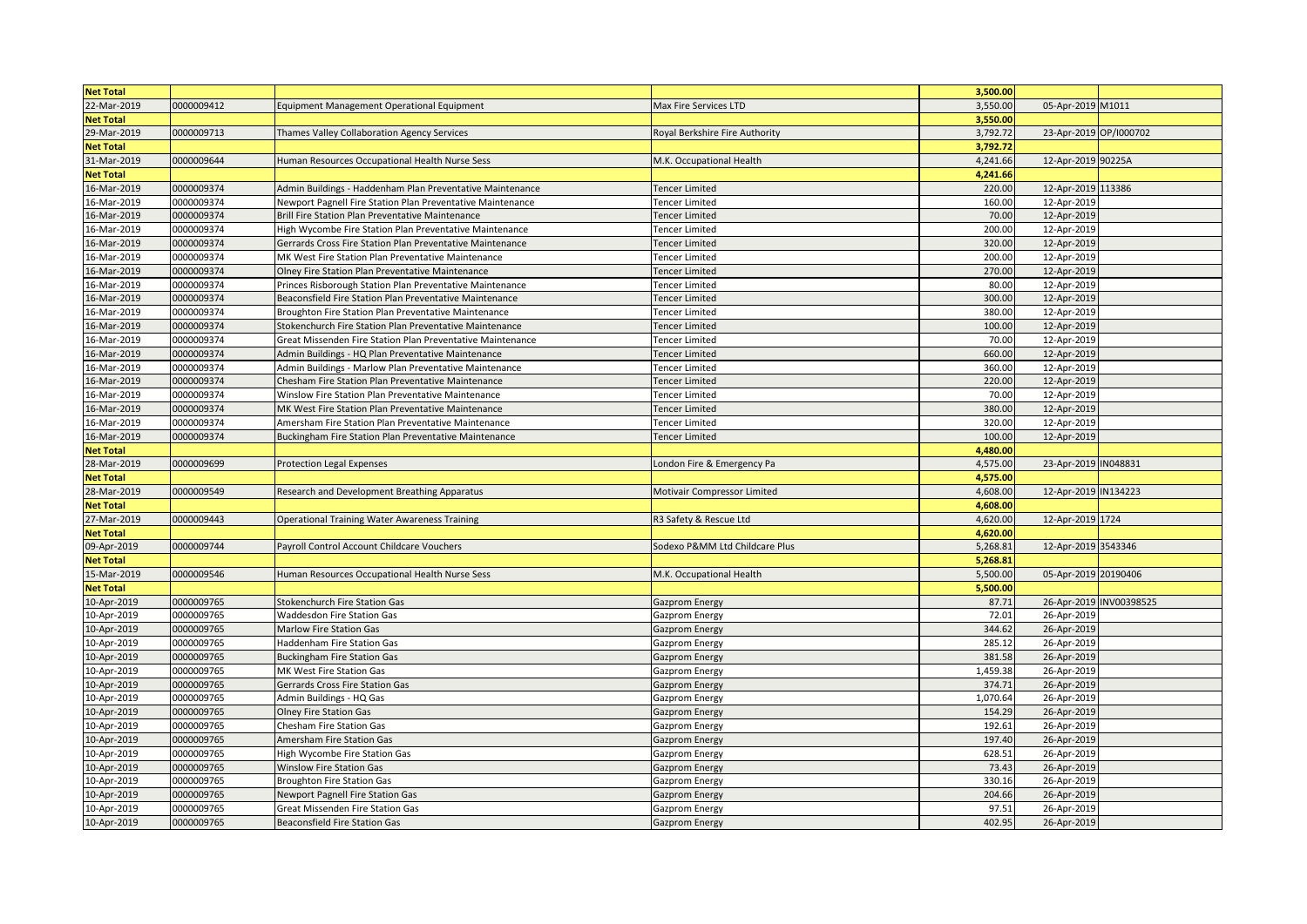| <b>Net Total</b>                |            |                                                    |                                 | 6,357.29               |                        |                          |
|---------------------------------|------------|----------------------------------------------------|---------------------------------|------------------------|------------------------|--------------------------|
| 05-Mar-2019                     | 0000009386 | <b>BASI Project Computer Software</b>              | FireServiceRota B.V.            | 2,002.50               | 05-Apr-2019 201900008  |                          |
| 05-Mar-2019                     | 0000009386 | <b>BASI Project Computer Software</b>              | FireServiceRota B.V.            | 2,090.00               | 05-Apr-2019            |                          |
| 05-Mar-2019                     | 0000009386 | <b>BASI Project Computer Software</b>              | FireServiceRota B.V.            | 540.00                 | 05-Apr-2019            |                          |
| 05-Mar-2019                     | 0000009386 | <b>BASI Project Computer Software</b>              | FireServiceRota B.V.            | 315.00                 | 05-Apr-2019            |                          |
| 05-Mar-2019                     | 0000009386 | <b>BASI Project Computer Software</b>              | FireServiceRota B.V.            | 1,327.50               | 05-Apr-2019            |                          |
| <b>Net Total</b>                |            |                                                    |                                 | 6,275.00               |                        |                          |
| 25-Mar-2019                     | 0000009450 | Thames Valley Collaboration Agency Services        | Royal Berkshire Fire Authority  | 6,287.02               | 23-Apr-2019 OP/I000697 |                          |
| <b>Net Total</b>                |            |                                                    |                                 | 6,287.02               |                        |                          |
| 05-Mar-2019                     | 0000009387 | ICT Computer Software                              | FireServiceRota B.V.            | 6,570.80               | 05-Apr-2019 201900007  |                          |
| <b>Net Total</b>                |            |                                                    |                                 | 6,570.80               |                        |                          |
| 28-Feb-2019                     | 0000009240 | <b>Property Team Consultancy Fees</b>              | Asbri Planning Ltd              | 2,500.00               | 12-Apr-2019 132045     |                          |
| 28-Feb-2019                     | 0000009240 | Property Team Consultancy Fees                     | Asbri Planning Ltd              | 3,800.00               | 12-Apr-2019            |                          |
| 28-Feb-2019                     | 0000009240 | Property Team Consultancy Fees                     | Asbri Planning Ltd              | 402.00                 | 12-Apr-2019            |                          |
| <b>Net Total</b>                |            |                                                    |                                 | 6,702.00               |                        |                          |
| 12-Apr-2019                     | 0000009780 | <b>ESMCP Agency Services</b>                       | ISLE OF WIGHT FIRE              | 7,208.83               | 26-Apr-2019 9524484/9  |                          |
| <b>Net Total</b>                |            |                                                    |                                 | 7,208.83               |                        |                          |
| 11-Apr-2019                     | 0000009792 | <b>Buckingham Fire Station Electricity</b>         | Scottish Hydro Elec (Was Sse)   | 596.01                 |                        | 23-Apr-2019 BMKFAMARCH19 |
| 11-Apr-2019                     | 0000009792 | Beaconsfield Fire Station Electricity              | Scottish Hydro Elec (Was Sse)   | 561.54                 | 23-Apr-2019            |                          |
| 11-Apr-2019                     | 0000009792 | Haddenham Fire Station Electricity                 | Scottish Hydro Elec (Was Sse)   | 234.59                 | 23-Apr-2019            |                          |
| 11-Apr-2019                     | 0000009792 | Gerrards Cross Fire Station Electricity            | Scottish Hydro Elec (Was Sse)   | 774.85                 | 23-Apr-2019            |                          |
| 11-Apr-2019                     | 0000009792 | Amersham Fire Station Electricity                  | Scottish Hydro Elec (Was Sse)   | 410.41                 | 23-Apr-2019            |                          |
| 11-Apr-2019                     | 0000009792 | <b>Broughton Fire Station Electricity</b>          | Scottish Hydro Elec (Was Sse)   | 723.14                 | 23-Apr-2019            |                          |
| 11-Apr-2019                     | 0000009792 | Chesham Fire Station Electricity                   | Scottish Hydro Elec (Was Sse)   | 596.57                 | 23-Apr-2019            |                          |
| 11-Apr-2019                     | 0000009792 | <b>Waddesdon Fire Station Electricity</b>          | Scottish Hydro Elec (Was Sse)   | 738.98                 | 23-Apr-2019            |                          |
| 11-Apr-2019                     | 0000009792 | High Wycombe Fire Station Electricity              | Scottish Hydro Elec (Was Sse)   | 895.48                 | 23-Apr-2019            |                          |
| 11-Apr-2019                     | 0000009792 | Newport Pagnell Fire Station Electricity           | Scottish Hydro Elec (Was Sse)   | 842.37                 | 23-Apr-2019            |                          |
| 11-Apr-2019                     | 0000009792 | MK West Fire Station Electricity                   | Scottish Hydro Elec (Was Sse)   | 2,061.32               | 23-Apr-2019            |                          |
| <b>Net Total</b>                |            |                                                    |                                 | 8,435.26               |                        |                          |
| 28-Feb-2019                     | 0000009590 | Transport and Workshops Employment Agency Payments | Truckeast Ltd                   | 8,800.00               | 05-Apr-2019 106792     |                          |
| <b>Net Total</b>                |            |                                                    |                                 | 8,800.00               |                        |                          |
| 26-Mar-2019                     | 0000009433 | <b>ESMCP Consultancy Fees</b>                      | Mott MacDonald Ltd              | 9,100.00               | 12-Apr-2019 IN00410911 |                          |
| <b>Net Total</b>                |            |                                                    |                                 | 9,100.00               |                        |                          |
| 31-Jan-2019                     | 0000009411 | Transport and Workshops Employment Agency Payments | <b>Truckeast Ltd</b>            | 9,240.00               | 05-Apr-2019 106352     |                          |
| <b>Net Total</b>                |            |                                                    |                                 | 9,240.00               |                        |                          |
| 29-Mar-2019                     | 0000009559 | Transport and Workshops Employment Agency Payments | Truckeast Ltd                   | 9,240.00               | 12-Apr-2019 107289     |                          |
| <b>Net Total</b>                |            |                                                    |                                 | 9,240.00               |                        |                          |
| 29-Mar-2019                     | 0000009556 | <b>Operational Training Staff Training Fees</b>    | South Central Ambulance Service | 2,458.00               | 12-Apr-2019 INV0050679 |                          |
| <b>Net Total</b>                |            |                                                    |                                 | 2,458.00               |                        |                          |
| 10-Apr-2019                     | 0000009846 | ICT Computer Software                              | Airbus Defence And Space        | 11,220.00              | 26-Apr-2019 IN033049   |                          |
| <b>Net Total</b>                |            |                                                    |                                 | 11,220.00              |                        |                          |
| 25-Mar-2019                     | 0000009460 | Transport and Workshops Diesel Oil - Gas Oil       | <b>Watson Fuels</b>             | 12,348.00              | 05-Apr-2019   10905967 |                          |
| <b>Net Total</b>                |            |                                                    |                                 | 12,348.00              |                        |                          |
| 19-Mar-2019                     | 0000009345 | Operational Training Water Awareness Training      | Lee Valley Leisure Trust        | 5,290.00               |                        | 05-Apr-2019 SL2-I0074249 |
| 19-Mar-2019                     | 0000009345 | <b>Operational Training Other Training</b>         | ee Valley Leisure Trust.        | 8,100.00               | 05-Apr-2019            |                          |
| <b>Net Total</b>                |            |                                                    |                                 | 13,390.00              |                        |                          |
| 14-Mar-2019                     | 0000009540 | <b>ICT Consultancy Fees</b>                        | Learning Pool Ltd               | 13,700.00              | 05-Apr-2019 INV-014917 |                          |
| <b>Net Total</b>                |            |                                                    |                                 | 13,700.00              |                        |                          |
| 26-Mar-2019                     | 0000009471 | Capital Purchase                                   | <b>Electrical Services Hbb</b>  | 5,971.00               | 12-Apr-2019 1632       |                          |
| 26-Mar-2019                     | 0000009471 | Capital Purchase                                   | <b>Electrical Services Hbb</b>  | 6,899.00               | 12-Apr-2019            |                          |
| 26-Mar-2019                     | 0000009471 | Capital Purchase                                   | Electrical Services Hbb         | 950.00                 | 12-Apr-2019            |                          |
| <b>Net Total</b>                |            |                                                    |                                 | 13,820.00              |                        |                          |
| 12-Apr-2019<br><b>Net Total</b> | 0000009782 | <b>ICT Computer Software</b>                       | 3Tc Software                    | 14,261.10<br>14,261.10 | 26-Apr-2019 INV02717   |                          |
|                                 |            |                                                    |                                 |                        |                        |                          |